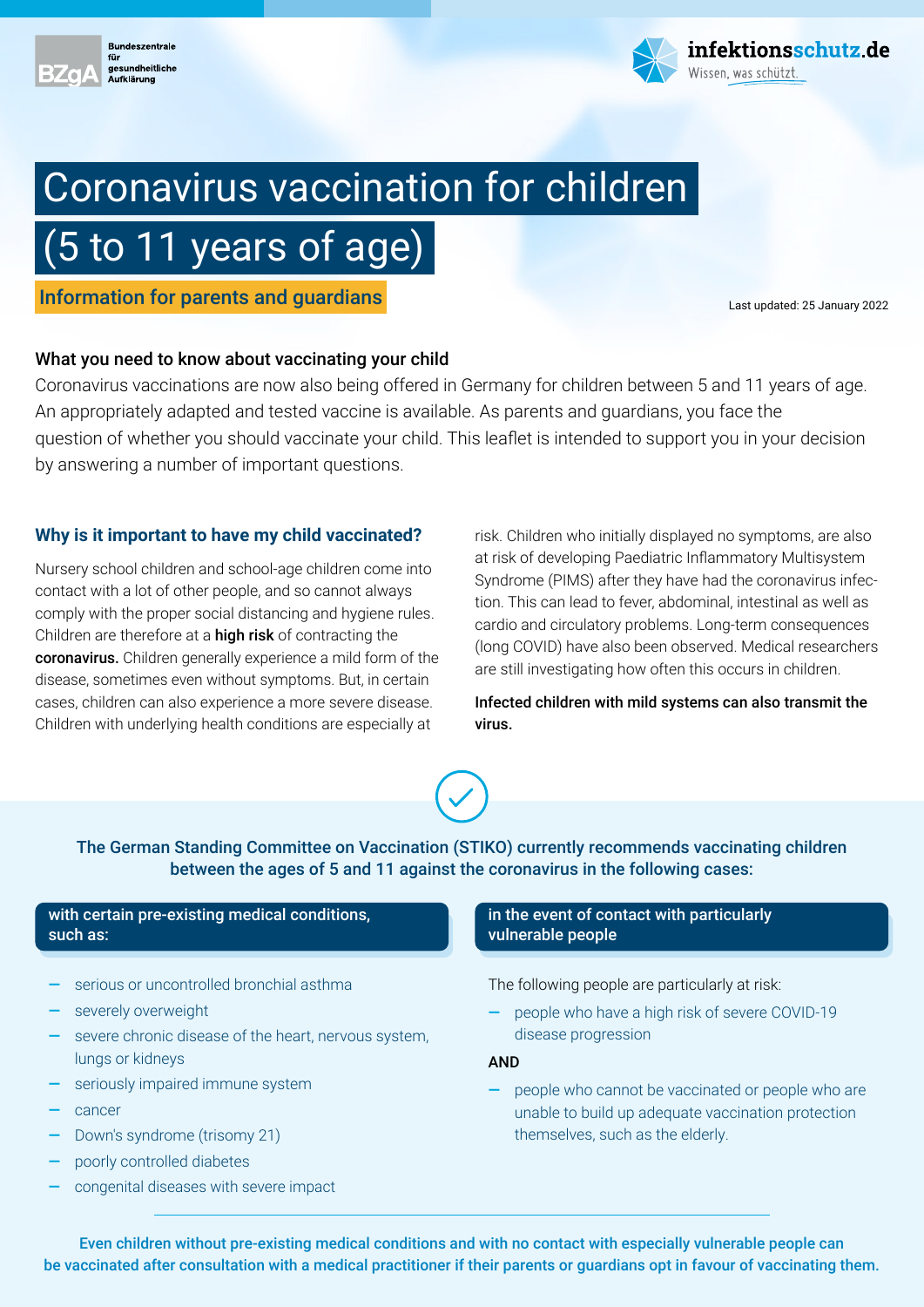



# **Is the vaccination safe for my child?**

Currently the BioNTech / Pfizer Comirnaty vaccine is approved for children between 5 and 11 years of age. This is a lower dose (10 µg) of an adapted vaccine. Children only receive a third of the dose administered to other age groups. Two doses three to six weeks apart are required. Complete protection is only provided two weeks after the second injection.

The vaccine has been thoroughly tested, officially approved and is continuously checked. Most children tolerate the vaccine very well. It can lead to normal vaccination reactions, such as pain at the injection site, fatigue, headaches or even fever. These symptoms usually disappear after a few days. As with all vaccinations, allergic reactions can occur in rare cases. Therefore, inform your doctor or medical practitioner about whether your child has ever experienced an allergic reaction before they receive the vaccine.

The latest information on side-effects can be found in the [Information leaflet on mRNA vaccines,](https://www.rki.de/DE/Content/Infekt/Impfen/Materialien/Downloads-COVID-19/Aufklaerungsbogen-de.pdf) which is published by the Robert Koch Institute (RKI).

Please note: Since Januar 2022, booster jabs are recommended for all persons aged 12 and older.

> Another important fact: nursery schools and schools, as well as sports clubs or music lessons, are important for children's development and mental health. Vaccinations can help to prevent children from being infected as often and enable them to continue doing the things they enjoy.

# **What happens if my child has already been infected by COVID-19?**

If your child has already had COVID-19 or been infected by the virus then, in accordance with the aforementioned STIKO criteria, only one dose of the vaccine is required after around 3 months.

If your child has already had COVID-19 or been infected by the virus then and without pre-existing medical conditions, vaccination is not explicitely recommanded but is possible if their parents or guardians agree to.



#### **Where and how can my child be vaccinated?**

Your child can be administered the vaccine in your paediatric medical practice, in a vaccination centre, at a public healthcare centre or by mobile vaccination teams. Look out for posters and announcements in your local press and information on [your community's website.](https://www.bundesregierung.de/breg-de/themen/corona-informationen-impfung/corona-impfung-infoseiten-1834482) You can also arrange appointments in certain federal states by calling [116117](https://www.116117.de/de/index.php). Vaccination is free.

#### We would be happy to answer any further questions you may have:

- <https://www.infektionsschutz.de/coronavirus/schutzimpfung/impfung-bei-kindern-und-jugendlichen>
- Zusammen gegen Corona (Together Against Coronavirus campaign): <https://www.zusammengegencorona.de/impfen/kinder/corona-schutzimpfung-ab-5-jahren/>
- Federal Ministry for Health:<https://www.bundesgesundheitsministerium.de/coronavirus/faq-covid-19-impfung.html>



**[facebook.com/bzga.de](https://facebook.com/bzga.de) 0800 232 27 83**  BZgA free telephone advice